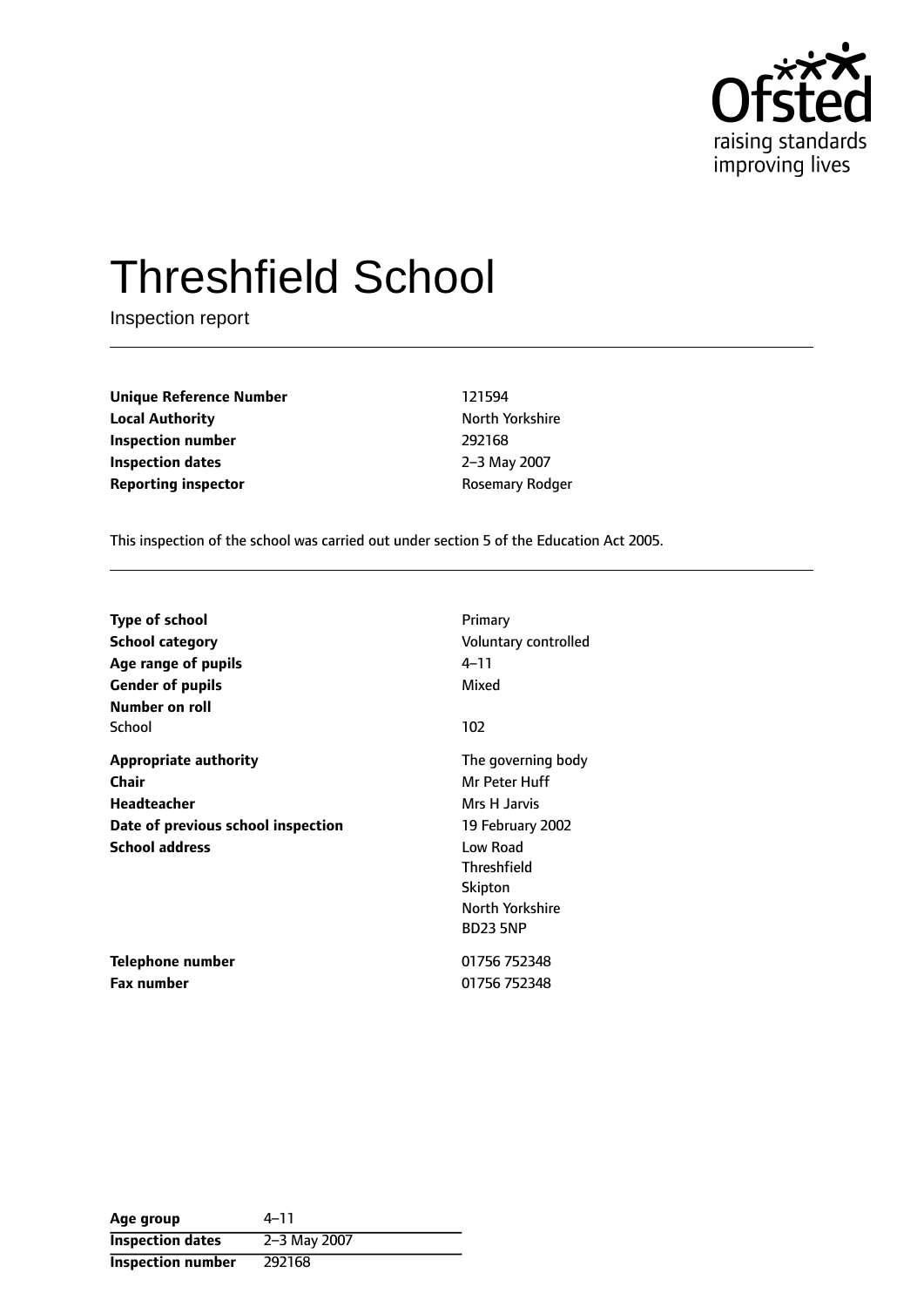.

© Crown copyright 2007

#### Website: www.ofsted.gov.uk

This document may be reproduced in whole or in part for non-commercial educational purposes, provided that the information quoted is reproduced without adaptation and the source and date of publication are stated.

Further copies of this report are obtainable from the school. Under the Education Act 2005, the school must provide a copy of this report free of charge to certain categories of people. A charge not exceeding the full cost of reproduction may be made for any other copies supplied.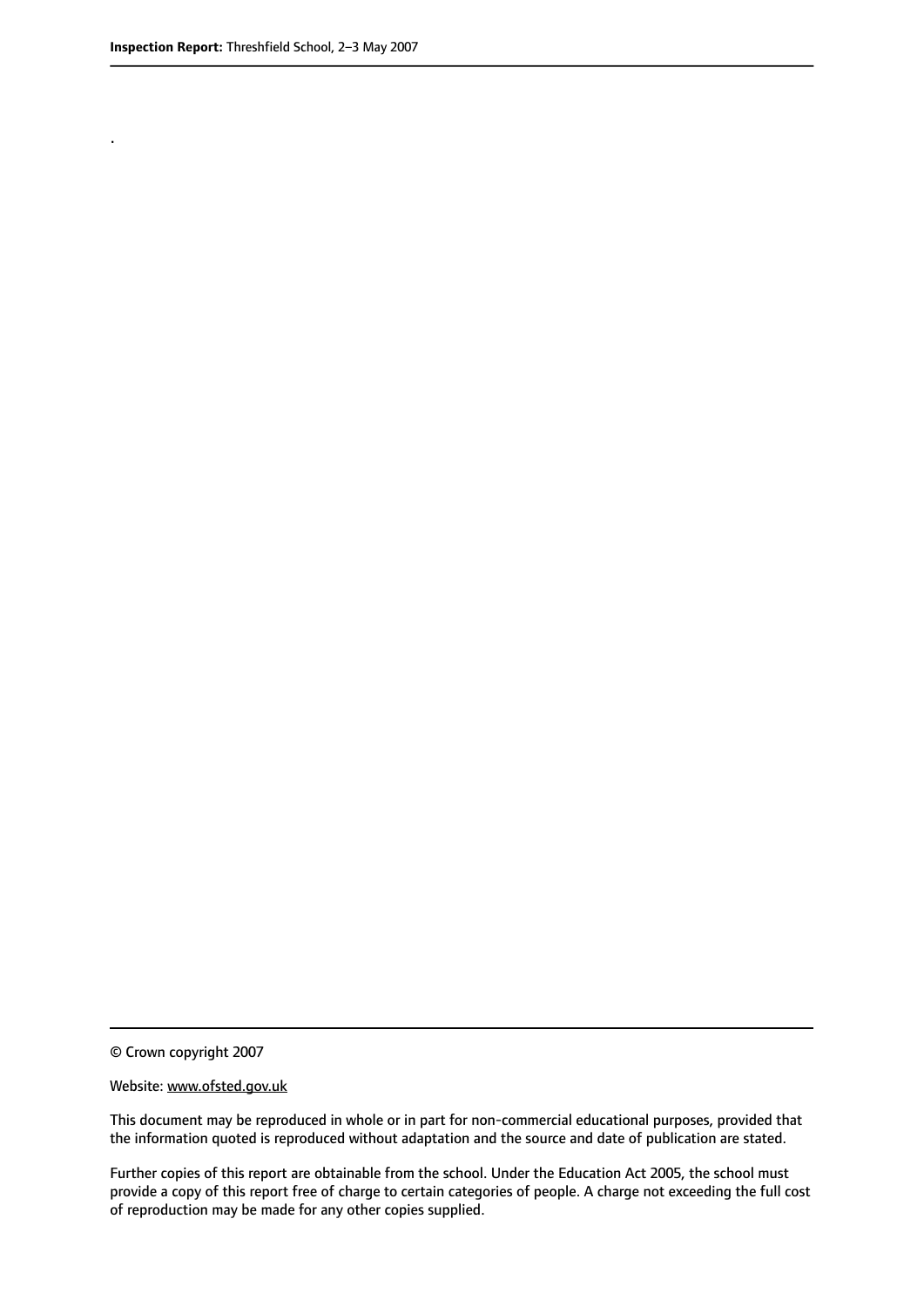## **Introduction**

The inspection was carried out by one Additional Inspector.

#### **Description of the school**

This small village school is situated on the outskirts of Threshfield in the Yorkshire Dales National Park. It attracts pupils from a wide area. The number of pupils on roll has doubled in recent years. The school serves a socially advantaged area which is reflected in there being no pupils eligible for free school meals. Almost all pupils are of White British heritage. An average proportion of pupils have learning difficulties and/or disabilities. The school has achieved a large number of awards over the years, including Healthy school, Basic skills, Active Mark Gold, individual and cluster Investors' in People, International school award.

#### **Key for inspection grades**

| Outstanding  |
|--------------|
| Good         |
| Satisfactory |
| Inadequate   |
|              |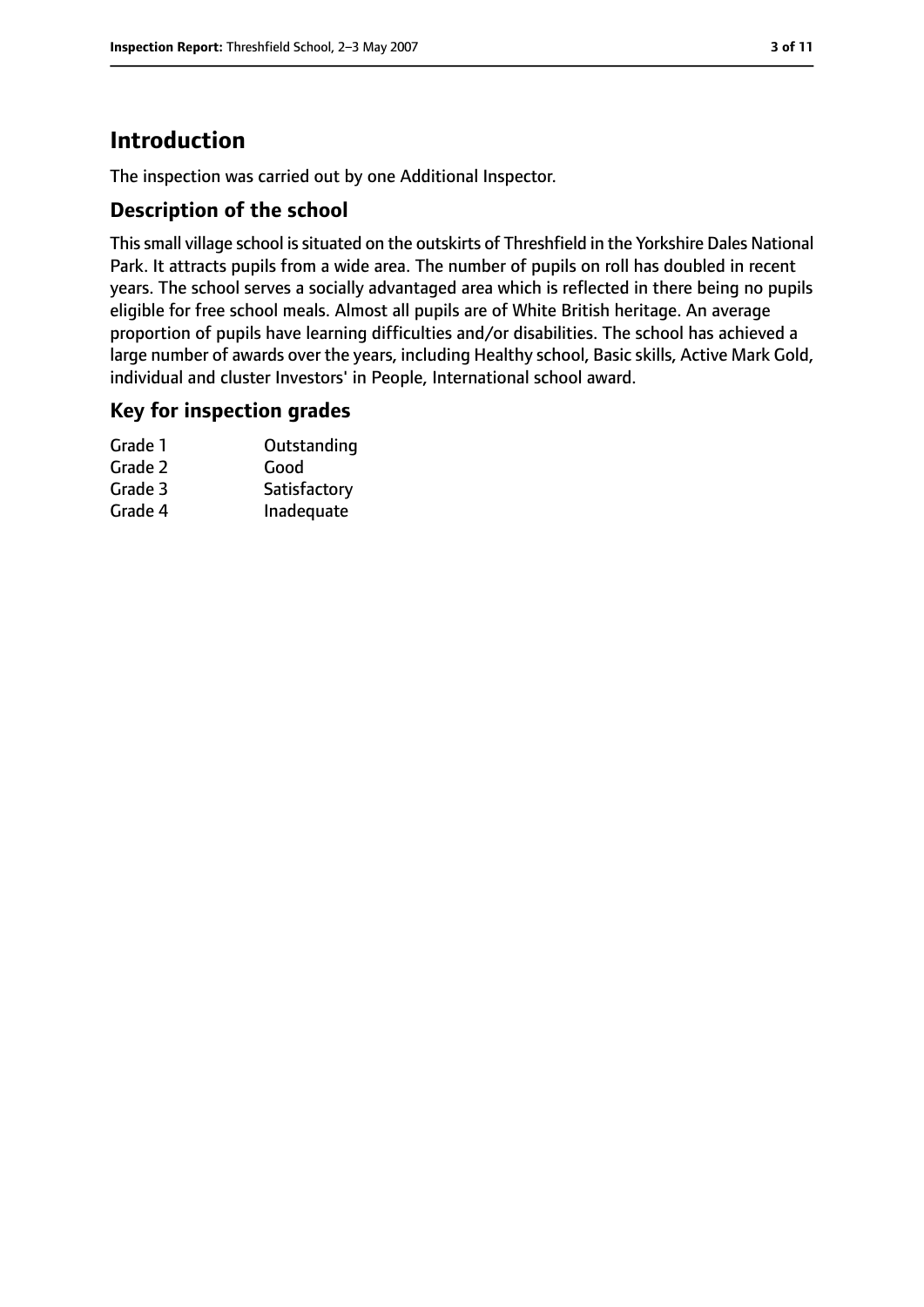## **Overall effectiveness of the school**

#### **Grade: 1**

Threshfield School rightly deserves to be judged outstanding in its effectiveness. This is due in no small measure to the inspirational leadership of the headteacher, the committed team of staff and the impact of exemplary teaching and a first rate curriculum. Consistently high standards by the time pupils leave school have been a strong feature for several years. Parents wrote of the eagerness with which their children 'rush into school every morning', and 'the teachers' helpfulness and approachability', to pupils with learning difficulties and/or disabilities. The school's judgement on its overall effectiveness is accurate in some respects, but too modest in others. It is very effective in the way it tackles different circumstances, for example, a slight fall in achievement throughout Key Stage 2 last year to bring about improvements.

Pupils make outstanding progress and achieve very well throughout the school. Standards in this small school are broadly average on entry. Standards by the time the pupils leave school in Year 6 are generally high in English, mathematics and science. Achievement over time is outstanding because of the impact of excellent teaching on pupils' progress. Pupils with learning difficulties and/or disabilities benefit from an exemplary quality of support from staff and make excellent progress as a result. Personal development and well-being are outstanding. Healthy living is supremely well fostered through an extensive number of sporting activities in and out of school and attention to healthy eating. Older pupils and parents take good responsibility for organising games clubs after school for all pupils. Behaviour is excellent and pupils say they feel safe at playtimes because there is never any bullying or fighting. Enjoyment is reflected in the pupils' high attendance. Pupils' care, guidance and support are superbly dealt with and much appreciated by parents. The time and support provided for individual pupils is exceptional, resulting in well-rounded, confident pupils who are well equipped to make a smooth transition to the next stage of their education.

The quality of teaching and learning is outstanding and characterised by innovative, practical and inspirational lessons that are planned well for all pupils. The use of whiteboard technology adds to pupils' enjoyment. Pupils respond with enthusiasm to high expectations and the challenge provided by talented teaching. The impact of rigorous monitoring of teaching and feedback by the headteacher over several years is evident in the consistently high quality teaching. The real 'jewel in the crown' of this school is the exemplary curriculum and topics taught to develop economic awareness and enterprise. For example, a badge-making enterprise raised money for charity and younger pupils have sown seeds to grow plants to sell later in the term. Pupils have an excellent knowledge of local and wider environments and a variety of cultures. They take their responsibilities related to maintaining the beauty of their immediate environment seriously and get involved in activities to protect it, for example, through recycling.

Leadership and management are outstanding. The headteacher is, without doubt, the leading professional in the school and has created an equally strong team around her. The vision and direction over many years has resulted in a school with the strongest possible commitment to making learning fun and providing well for pupils so they achieve well. The school is successful despite the limitations of the buildings. There is nowhere for staff to work or to take a break from teaching, the headteacher's office is a small cupboard and two of the classrooms are temporary and have been so for many years. The school gives excellent value for money and has a similar capacity to improve. Improvements since the last inspection have been exemplary.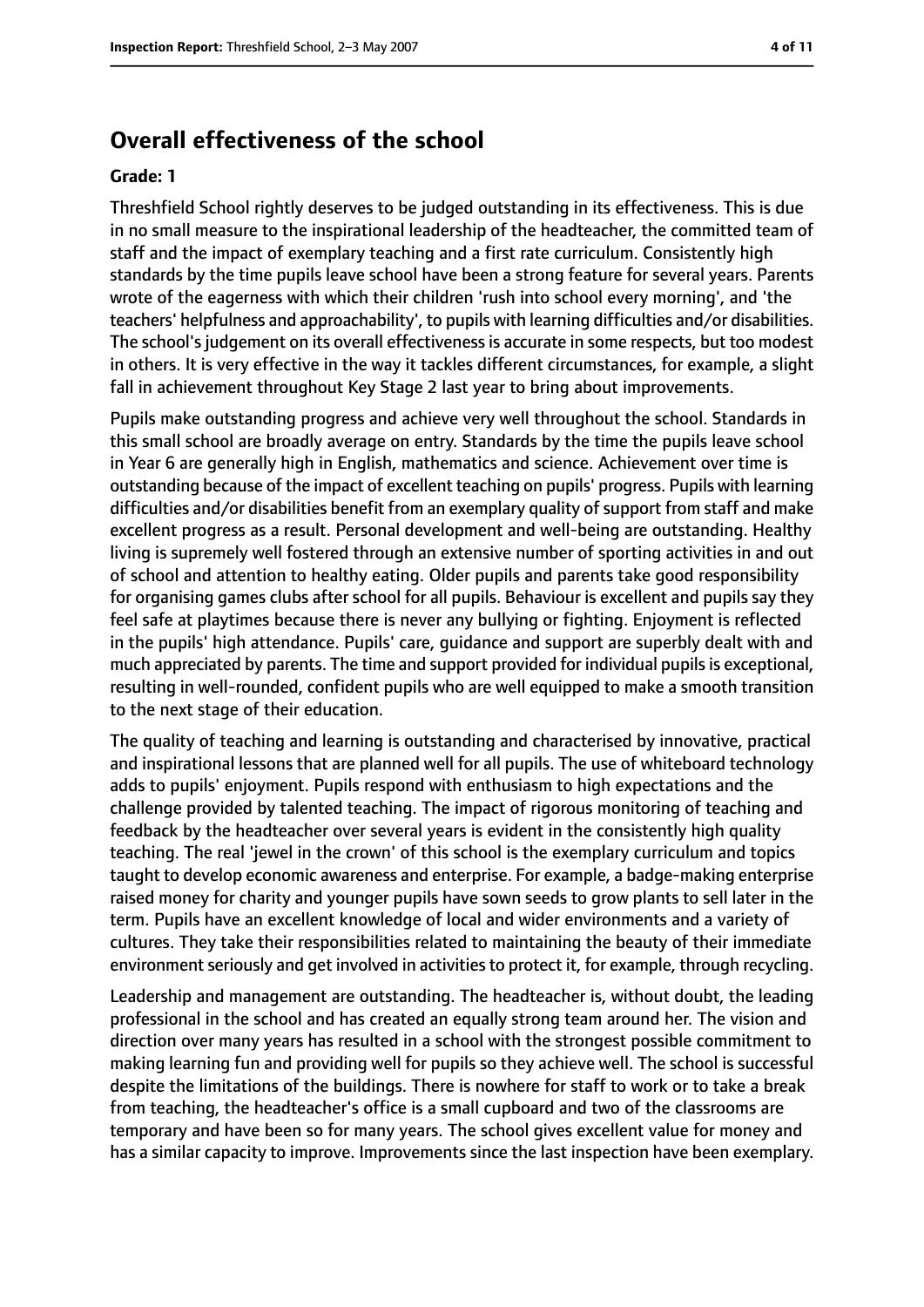## **What the school should do to improve further**

• Provide somewhere for teachers to prepare and plan their lessons.

## **Achievement and standards**

#### **Grade: 1**

Achievement is outstanding and standards by the end of Year 6 are generally high. By the time children leave the Reception class they have reached above average standards in all areas of learning, although standards in creative development are not as high as other areas. Achievement throughout Key Stage 1 is outstanding. Pupils make excellent progress as a result of outstanding teaching and the enriching curriculum. Opportunities are well provided for pupils' writing to link to topic work. For example, captions linked to a recycling display showed accurate and well written sentences. Speaking and listening skills are developed well which contributes to increased fluency in the pupils' writing. Achievement in Key Stage 2 is outstanding overall. In 2004 and 2005 standards at the end of Year 6 were high; they fell slightly in 2006. Nevertheless, standards were above average in mathematics and average in English and science. The proportion of pupils reaching the higher levels was high in all three subjects. Current progress in lessons is outstanding because of the pupils' enjoyment of learning and exemplary teaching. Pupils with learning difficulties and/or disabilities achieve very well because they are well supported. Progress is carefully monitored with parents and individual education plans are well matched to individual needs because they are written in consultation with the pupils.

## **Personal development and well-being**

#### **Grade: 1**

Pupils' enjoyment of learning is very strong. They are proud of their school. In discussions pupils reeled off many examples of enjoyment: a residential visit to York; meeting other children at events organised with schools in the area; weekly visits to a local secondary school for physical education and games in school. They feel safe in school, know their teachers care for them and appreciate the friendliness of the whole school environment. Behaviour is excellent. They say there is never any bullying because everyone is friendly and they value their community: as pupils said, 'just look around you!' Actions to develop awareness that the environment needs to be protected are exceptionally well understood by pupils: they are well exemplified in a whole school project on recycling and enterprise projects to develop economic awareness. Because decision making involves pupils, they know they will be able to cope well in later life and 'not be shy' when it comes to expressing their opinions. The spiritual, moral, social and cultural development of pupils is excellent. Pupils have first hand knowledge of other cultures through a partnership and email exchanges with a school in India and are familiar with life in Africa through the curriculum. Attendance is excellent and pupils arrive promptly into school each day.

## **Quality of provision**

#### **Teaching and learning**

#### **Grade: 1**

The quality of teaching and learning is outstanding. Classes are very well managed and planned work takes very good account of the mixed ages so all pupils are equally challenged and supported. Pupils are confident learners and value the practical activities provided throughout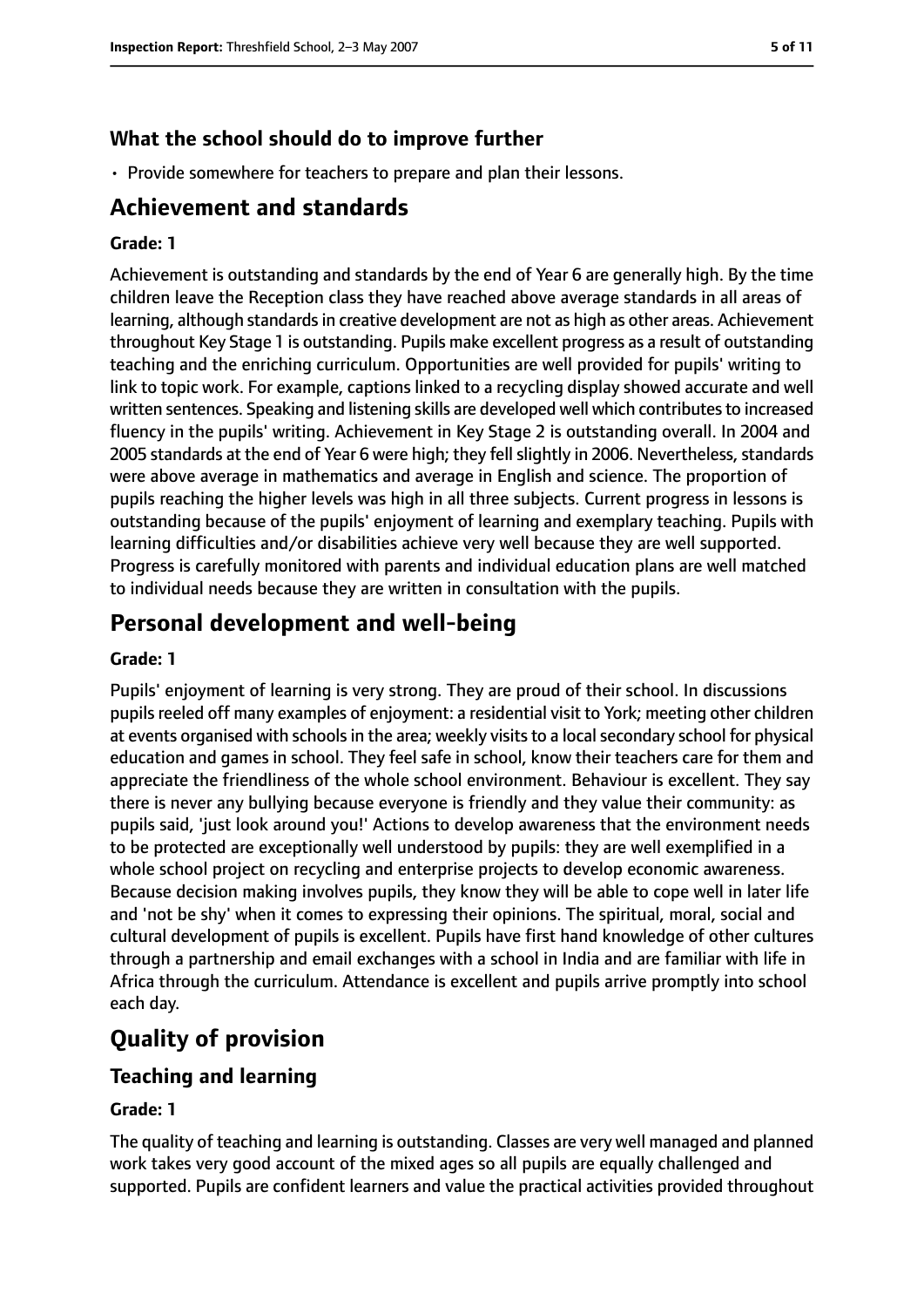school. For example, pupils carrying out a practical science investigation relished the encouragement to predict and hypothesise. Precise and clear instructions, such as the work to write a Fair Trade shopping list in Key Stage 1, mean that pupils demonstrate confidence and good skills in their writing. Teaching in the Foundation Stage is inspirational and takes excellent account of the outdoors to promote learning. The concentration and aptitude of children, as they prepared their plants for sale by labelling and counting, were excellent examples of applying basic skills. The skilled use of a digital microscope with well timed adult intervention developed children's language to describe objects. Marking of pupils' work is exemplary and makes clear what pupils need to do to improve, sometimes referring to meeting targets. The impact of the systematic and thorough monitoring of teaching and learning is very evident in the high quality teaching.

## **Curriculum and other activities**

#### **Grade: 1**

The curriculum is inspirational because it successfully combines many subjects in a themed approach, carefully cross-referenced to the National Curriculum, for example, 'helping our world' and 'towns and villages'. Well planned literacy and numeracy lessons are effectively taught. Pupils' enjoyment and understanding of their impact on the environment is exemplary. This is recognised in the many awards achieved by the school in recent years. Many visitors help pupils' understanding of local occupations and the customs of other cultures. Educational visits and residential trips provide good enhancement. An extensive number of after school activities for all pupils continue to enrich and provide many enjoyable and healthy activities in and out of school. The Foundation Stage curriculum is very effective and combines indoor and outdoor learning in equal measure.

## **Care, guidance and support**

#### **Grade: 1**

This very caring school provides excellent support for its pupils because they are valued as individuals. Pupils new to the school settle quickly and make friends. Links with outside agencies and parents to support pupils with learning difficulties and/or disabilities are exemplary and reflected in the high praise of many parents. Arrangements to ensure pupils are safeguarded meet requirements. All staff have up-to-date awareness of child protection and other safety issues in school. Local authority checks confirm that everything is in place to ensure pupils are kept safe in school. All outdoor visits are thoroughly assessed to ensure they pose no risk to pupils. There is a detailed system in place to track the progress of pupils as they go through school and very informative term by term assessments of pupils' writing. Pupils with learning difficulties and/or disabilities are very well supported and the fairly large numbers of more able pupils are also well catered for. Transition from pre-school into school and to the receiving secondary schools is well managed and relatively stress-free for pupils because of the strong links and some partnership teaching with a local secondary school.

## **Leadership and management**

#### **Grade: 1**

Leadership and management are outstanding. Teamwork between staff, governors and the community is a strong feature. Everyone has a high level of commitment to the school which is palpable in the effective working relationships. The headteacher is committed to networking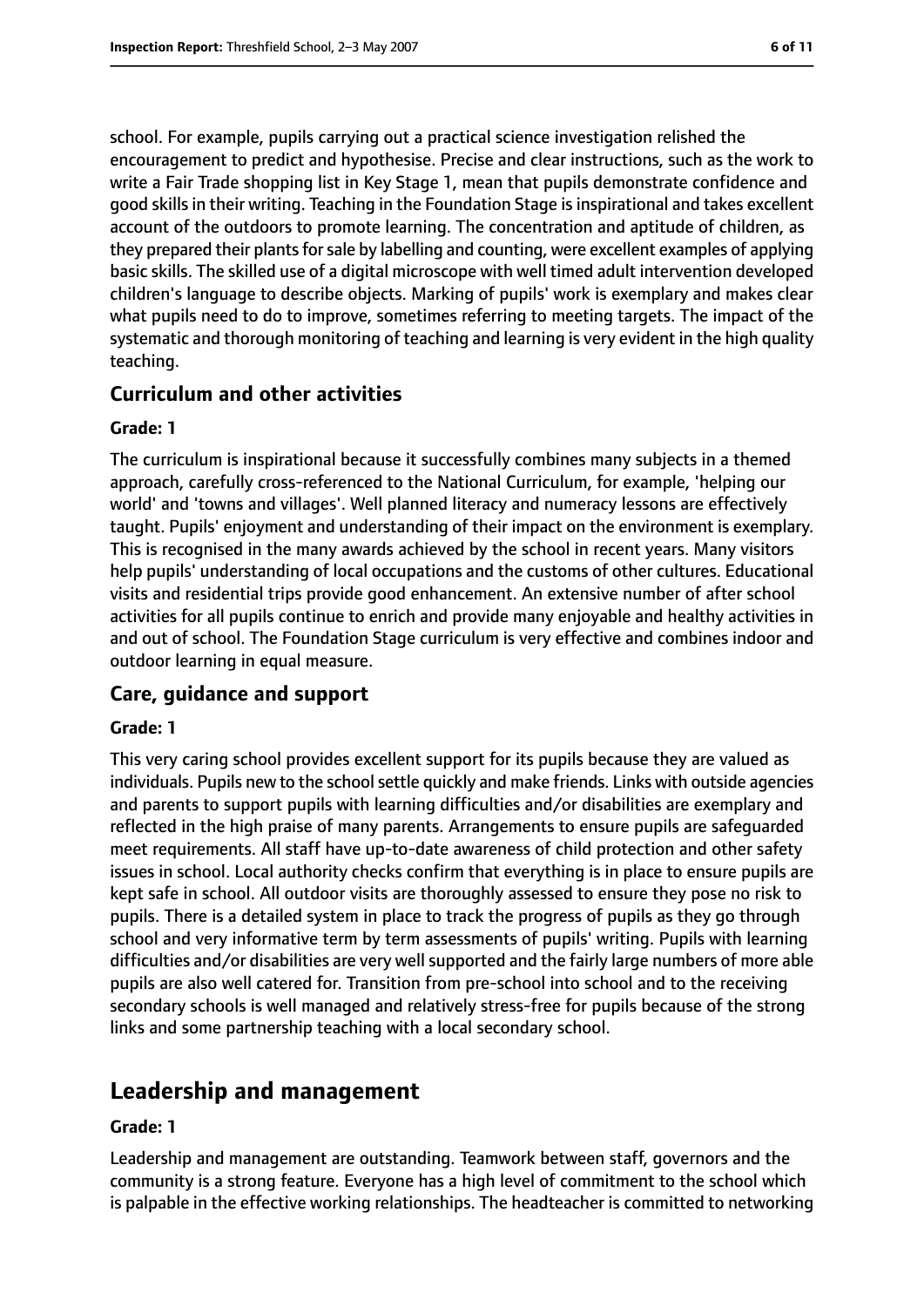and collaborating with other schools and the community. This feature is largely responsible for the excellent opportunities that pupils have to understand the diversity and richness of the wider world alongside the local community. Self-evaluation is at the core of the headteacher's vision for the school and is firmly based on meeting the needs of each and every pupil so they reach their potential and enjoy all the school has to offer. The headteacher has a clear educational vision for the school and her commitment shines through. Pupils are thrilled when taught by her. Expectations are high. The school sets itself exacting standards and strives to meet them. Excellence is acknowledged and there is no complacency. Governors are fully involved, both by their presence in school as helpers and through strategic planning, although actions to tackle the limitations of the accommodation for staff are not yet reaching any solution.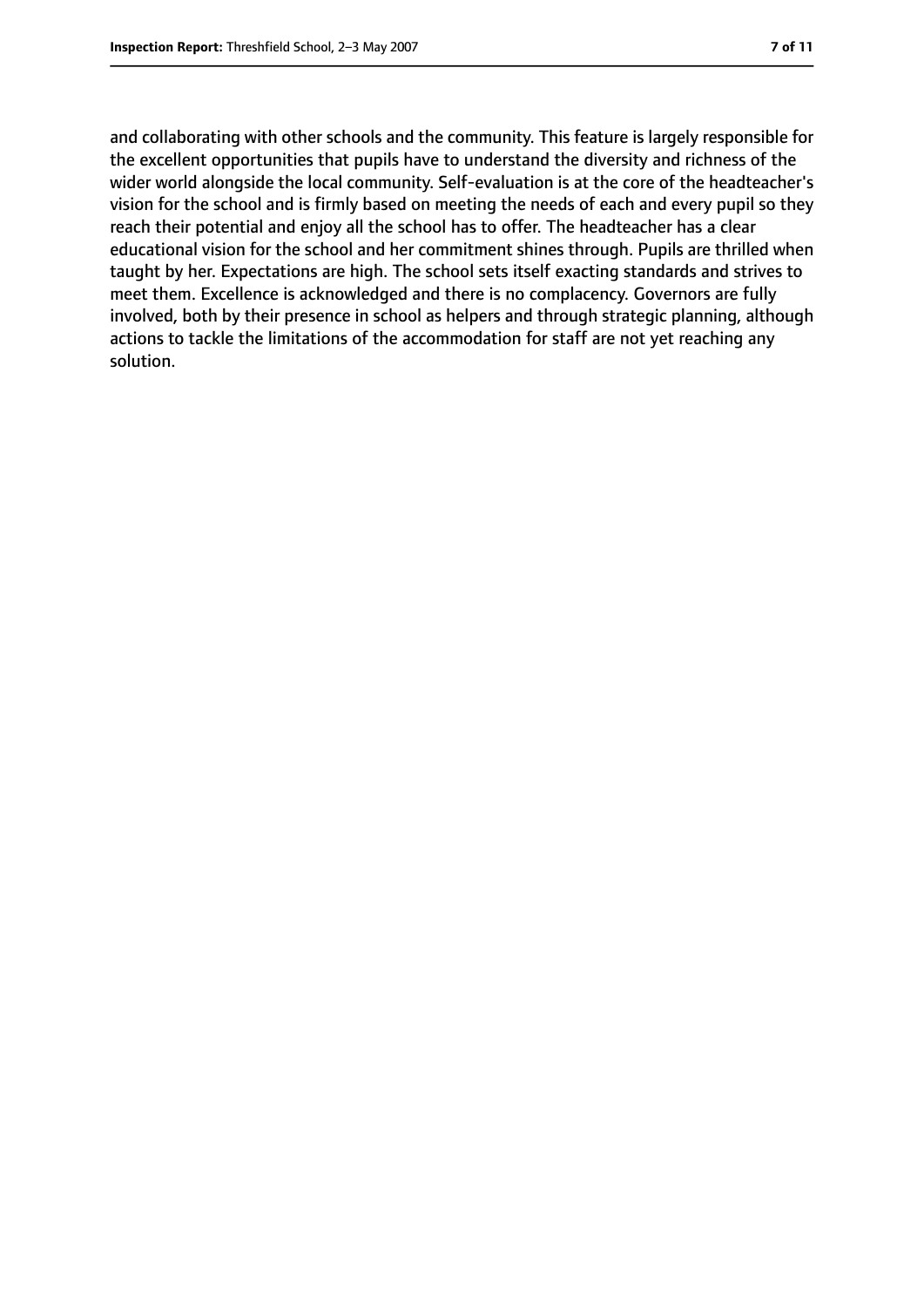**Any complaints about the inspection or the report should be made following the procedures set out in the guidance 'Complaints about school inspection', which is available from Ofsted's website: www.ofsted.gov.uk.**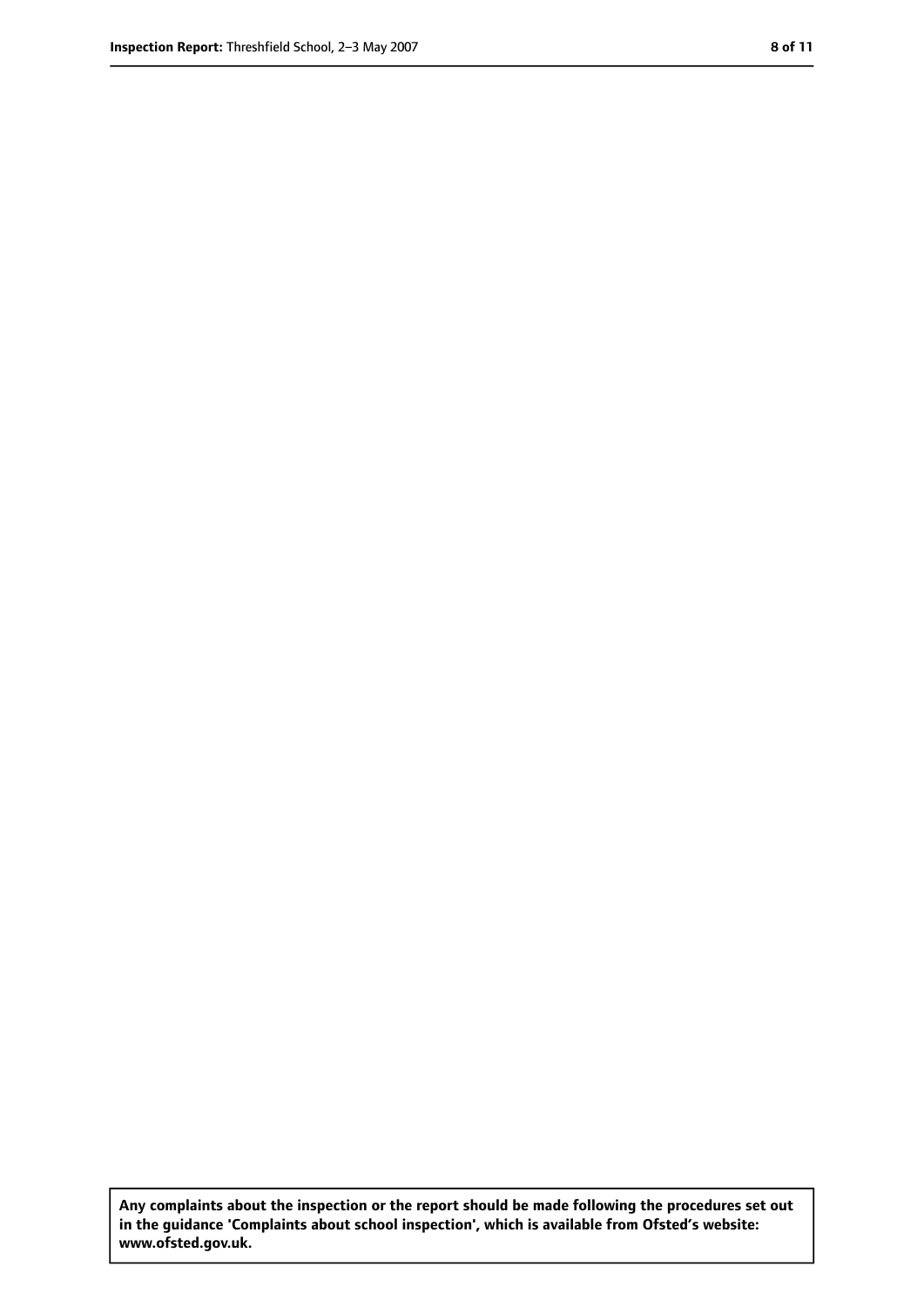#### **Annex A**

# **Inspection judgements**

| Key to judgements: grade 1 is outstanding, grade 2 good, grade 3 satisfactory, and grade 4 | School         |
|--------------------------------------------------------------------------------------------|----------------|
| inadeguate                                                                                 | <b>Overall</b> |

## **Overall effectiveness**

| How effective, efficient and inclusive is the provision of education, integrated<br>care and any extended services in meeting the needs of learners? |     |
|------------------------------------------------------------------------------------------------------------------------------------------------------|-----|
| How well does the school work in partnership with others to promote learners'<br>well-being?                                                         |     |
| The quality and standards in the Foundation Stage                                                                                                    |     |
| The effectiveness of the school's self-evaluation                                                                                                    |     |
| The capacity to make any necessary improvements                                                                                                      |     |
| Effective steps have been taken to promote improvement since the last<br>inspection                                                                  | Yes |

## **Achievement and standards**

| How well do learners achieve?                                                                               |  |
|-------------------------------------------------------------------------------------------------------------|--|
| The standards <sup>1</sup> reached by learners                                                              |  |
| How well learners make progress, taking account of any significant variations between<br>groups of learners |  |
| How well learners with learning difficulties and disabilities make progress                                 |  |

## **Personal development and well-being**

| How good is the overall personal development and well-being of the           |  |
|------------------------------------------------------------------------------|--|
| learners?                                                                    |  |
| The extent of learners' spiritual, moral, social and cultural development    |  |
| The behaviour of learners                                                    |  |
| The attendance of learners                                                   |  |
| How well learners enjoy their education                                      |  |
| The extent to which learners adopt safe practices                            |  |
| The extent to which learners adopt healthy lifestyles                        |  |
| The extent to which learners make a positive contribution to the community   |  |
| How well learners develop workplace and other skills that will contribute to |  |
| their future economic well-being                                             |  |

## **The quality of provision**

| $\mid$ How effective are teaching and learning in meeting the full range of the $\mid$<br>  learners' needs?               |  |
|----------------------------------------------------------------------------------------------------------------------------|--|
| $\mid$ How well do the curriculum and other activities meet the range of needs $\mid$<br>$\mid$ and interests of learners? |  |
| How well are learners cared for, quided and supported?                                                                     |  |

 $^1$  Grade 1 - Exceptionally and consistently high; Grade 2 - Generally above average with none significantly below average; Grade 3 - Broadly average to below average; Grade 4 - Exceptionally low.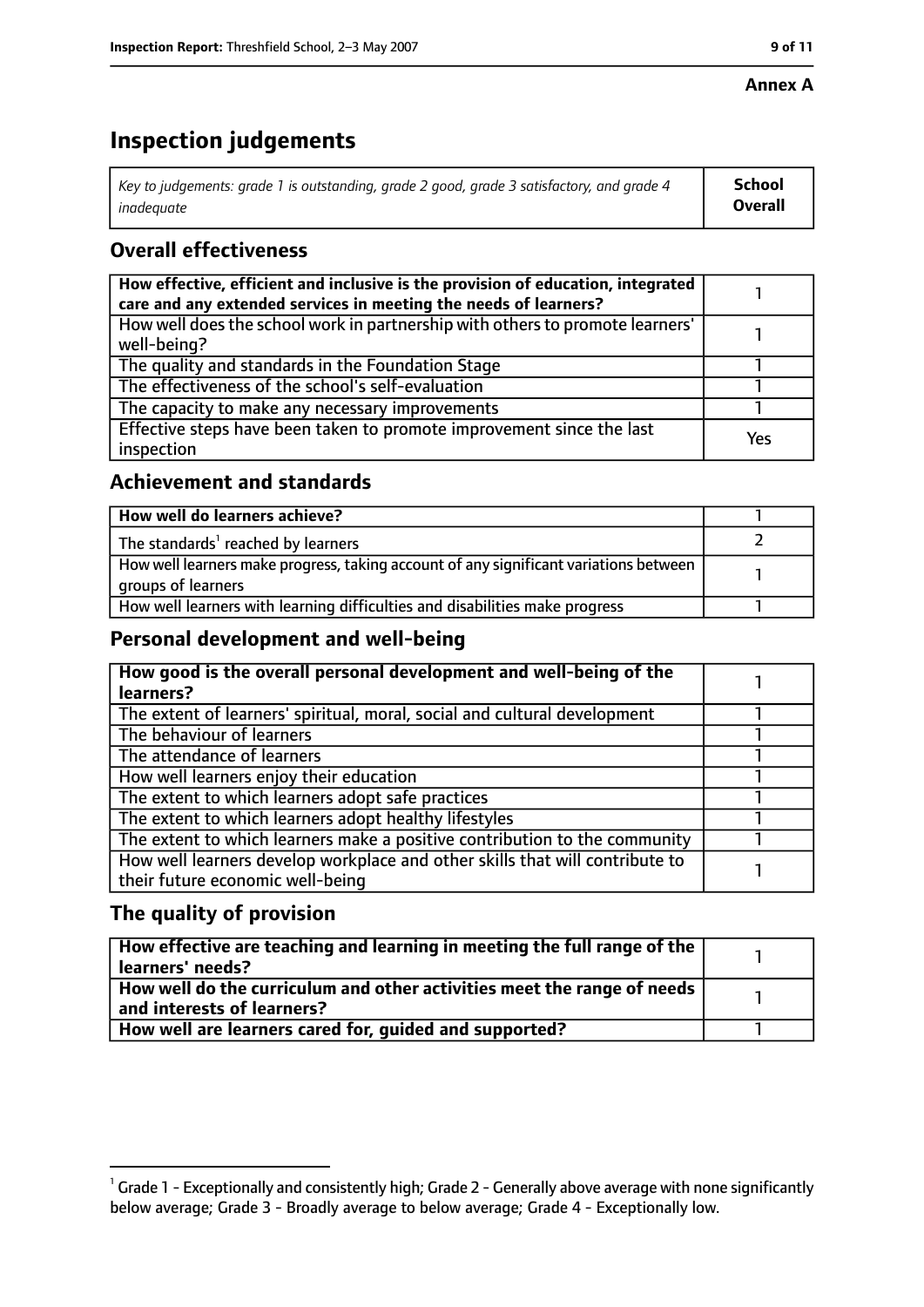# **Leadership and management**

| How effective are leadership and management in raising achievement<br>and supporting all learners? |     |
|----------------------------------------------------------------------------------------------------|-----|
|                                                                                                    |     |
| How effectively leaders and managers at all levels set clear direction leading                     |     |
| to improvement and promote high quality of care and education                                      |     |
| How effectively performance is monitored, evaluated and improved to meet                           |     |
| challenging targets                                                                                |     |
| How well equality of opportunity is promoted and discrimination tackled so                         |     |
| that all learners achieve as well as they can                                                      |     |
| How effectively and efficiently resources, including staff, are deployed to                        |     |
| achieve value for money                                                                            |     |
| The extent to which governors and other supervisory boards discharge their                         | フ   |
| responsibilities                                                                                   |     |
| Do procedures for safequarding learners meet current government                                    | Yes |
| requirements?                                                                                      |     |
| Does this school require special measures?                                                         | No  |
| Does this school require a notice to improve?                                                      | No  |